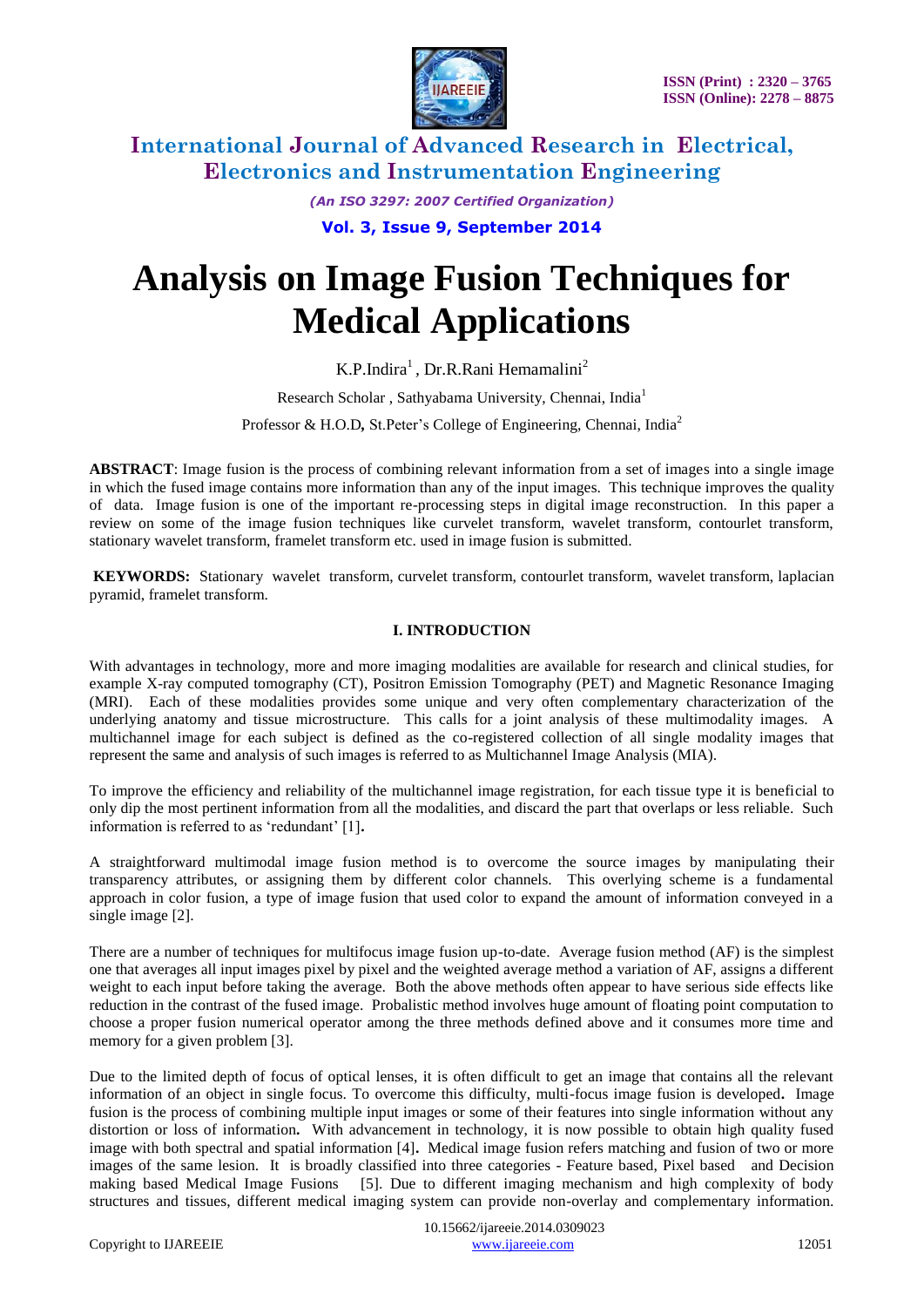

*(An ISO 3297: 2007 Certified Organization)*

### **Vol. 3, Issue 9, September 2014**

Wavelet transform possesses many desired properties such as orthoganality and smoothness. Even though it is a critical method because of its good frequency characteristics, directionality and layered structure coincide with the human vision it has been widely applied in medical image fusion.

This report is organized as follows:

Section II describes various image fusion techniques by different authors.

Section III gives performance measures of image fusion.

Section IV gives conclusion.

#### **II. DIFFERENT IMAGE FUSION TECHNIQUES**

There are various level image fusion techniques - pixel level, decision level and feature level. Among pixel level fusion techniques, multi-scale transforms are the most popular technique; however, multi-scale fusion leads to distortion of images as images are derived from different sensor modalities. Andreas Ellmauthaler et al. presents a different scheme to improve the performance of multi-scale image fusion known as undecimated wavelet transform based fusion scheme [6]. In this technique, the image decomposition is split into two successive filtering operations. Normally fusion takes place after convolution with the first filter pair. Its smaller size leads to minimization of coefficient values. This leads to errors in the fused image. But non-sub sampled nature of UWT allows to use nonorthogonal filter banks which are more robust to artifacts during fusion. This technique provides various advantages than traditional methods. UWT techniques reduce ringing artifacts in the fused image. In this technique source images are initially filtered using first spectral factor, followed by normal fusion. The acquired output is again filtered using remaining spectral factors. Ultimately the fused image is obtained by taking inverse transform. The acquired output will be free from ringing artifacts and also from coefficient spreading problems. Besides, UWT technique is invariant to shifts that occur in input images. The fusion rule employed in this technique is "select max" rule.

A new technique has been put forward by Rui Shen et al. [7] for novel cross scale fusion for volumetric images. This method consists of both intra scale as well as inter scale consistencies. An efficient colour image fusion scheme has been put forth for the case of two monochrome source images.

In order to get good contrasts in red, green and yellow, blue channels the author arranged red, green and blue ,yellow colour on a circle where red, green axis is orthogonal to blue, yellow axis. Only if the hues of the colour fused image comes from two opposite quadrants or from two orthogonal hues on a colour circle colour contrast could be maximized in a colour fused image. Ultimately the author has inferred that better results have been obtained from the proposed fusion rule and looked forward to pursue his work on HD medical images.

A fusion frame work based on non- sub sampled contourlet transform has been proposed by Gaurav Bhatnagar et al. [8]. In this method first the source images are transformed by NSCT technique and the same is followed by combining low and high frequency components. Here two different fusion rules based on phase congruency and directive contrast have been suggested and used to fuse low and high frequency components. Finally the fused image is created by the inverse NSCT with all composite co-efficient. An effective way has been provided by experimental results to enable more accurate analysis of multi modality images. The main idea of this paper is to carryout NSCT on source images followed by fusion of low and high frequency components. The foremost benefit of phase congruency is that by this method the contrast and brightness invariant representation contained in the low frequency coefficients are combined and contrasted.

By using directive contrast, the most conspicuous texture and edge information are selected from high frequency co efficient and combined in the fused image. The statistical and visual comparisons indicate that the proposed algorithm can enhance the details of fused image and can improve the visual effect with much less information distortion.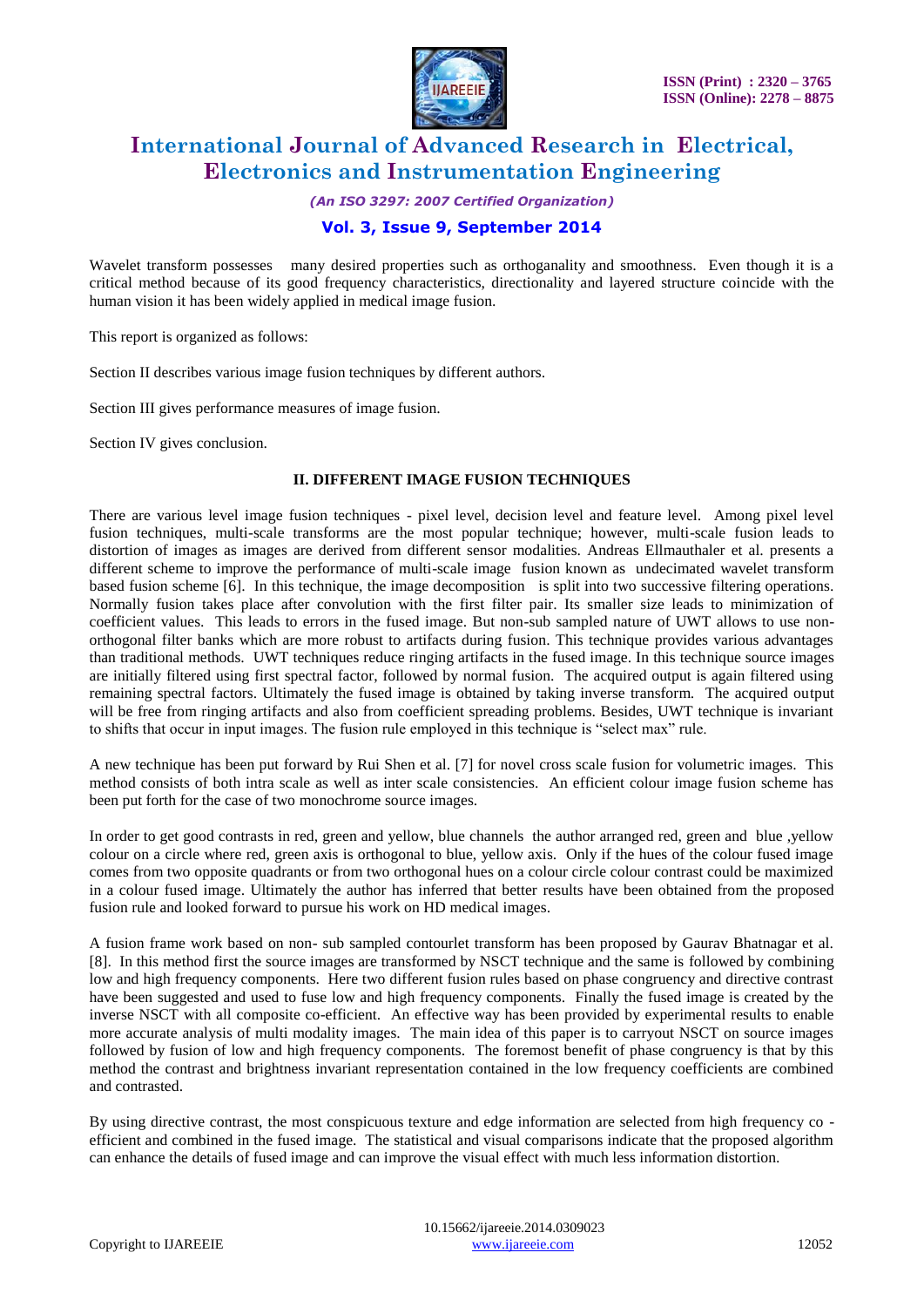

*(An ISO 3297: 2007 Certified Organization)*

### **Vol. 3, Issue 9, September 2014**

A new approach has been put forth for the fusion of Digital Image Magnetic Resonance and Computed Tomography images by G.Mamatha [9]. The application of curvelet transform for MRI and CT image fusion is submitted in this paper as the capability of the wavelet transform to deal with images having curved shapes is limited. In the curvelet transform technique the basic principle is "segmentation." In this method ridgelet transform is applied to each file after the image is segmented into small overlapping tiles. During segmentation process the curved lines in the image are being converted into straight lines. Further, by overlapping of tiles the problem of edge effects are overcome. The ridgelet transform is a tool for detection of shapes. In this transformation the results arrived are better than the routine DWT techniques.

Kunal Narayanan Choudary et al. has put forward the dual tree complex technique which exhibits better shiftinvariance than DWT techniques. In this paper the author has proposed an amplitude phase representation of DT-CWT giving direct explanation about the improvement in shift-invariance techniques. The author here featured the shiftability of DT-CWT in terms of shifting property of FHTs [10]. Some of the fundamental invariance of FHT group are translation, dilation and norm, however all these fundamental invariance are exclusive in this technique. The author also conclusively introduces a generalization of Bedrosian theorem for FHT operator and derives an explicit understanding of shifting action of FHT. Ultimately he has also extended his ideas to multidimensional setting by introducing a directional extension of FHT.

Shutao Li has put forward a new method which is based on two scale decomposition of an image using a guided filter [11].The two scale decomposition contains 2 layers viz. base layers and a detail layer. The base layer contains large scale variations of intensities while the detail layer contains every small scale detail novel guided filtering based weighted average technique proposed to make use of spatial consistency of base and detail layers. Moreover this technique presents a fast two scale fusion method. Guided filtering is used as a local filtering method and it is a edge preserving filter. The computing time of guided filter is independent of filter size. Further guided filter makes full use of strong correlations between neighbouring pixels. The author concludes that this technique can be used expertly for image registration that preserves the original and complementary information of source images.

Navneet Kaur et al. has put forth a new technique based on curvelet transform using log gabor filter [12].Compared to the traditional wavelet techniques used so far, the curvelet transform provides a major advantage of providing information about curved region. When log gabor filter is added to curvelet technique, it improves the contrast ridges and edges of images. The major advantage of using log gabor filter is that they can code natural images better than gabor filters. Moreover, log gabor filter can be constructed with any arbitrary bandwidth. The author concludes that this technique increases the quality of image besides preserving the important details of its features.

In medical image fusion, merging automated segmentations obtained from multiple sources has become a common practice for improving accuracy [13].Subrahmanyam Gorthi et al. proposed two fusion methods - Global weighted shape based averaging and Local weighted shape based averaging**.** In addition an edge preserving smoothness term has also been included to obtain the desired output.

Jean-Luc Starckb et al. has applied two mathematical transforms - the ridgelet transform and curvelet transform**.**  Curvelet transform uses ridgelet transform and implements sub-bands using a filter bank [14] .The major purpose of this technique is to denoise some of the standard images which are embedded in white noise. This technique was introduced to overcome the limitations of wavelet transforms. 2D wavelet transform will exhibit large wavelet coefficients. This leads to necessity of many wavelet coefficients to reconstruct the edges of an image. Due to presence of too many coefficients denoising faces certain problems. To overcome these denoising problems, the ridgelet transform plays a major role. Ridgelet transform allows sparse representation of smooth functions and perfectly straight edges. But in image processing edges are typically curved than straight. Hence here discrete ridgelet transform and discrete curvelet transform are used which provides representation of smooth objects and objects with edges. Also, the author has taken effects for model denoising problem where he has embed some standard images in white noise and applied thresholding techniques in digital curvelet transform domain.

Peter J.Burt has put forward a technique for image encoding where local operators of many scales but identical shape serving as basic function has been proposed [15]. There is difference in the representation i.e. from established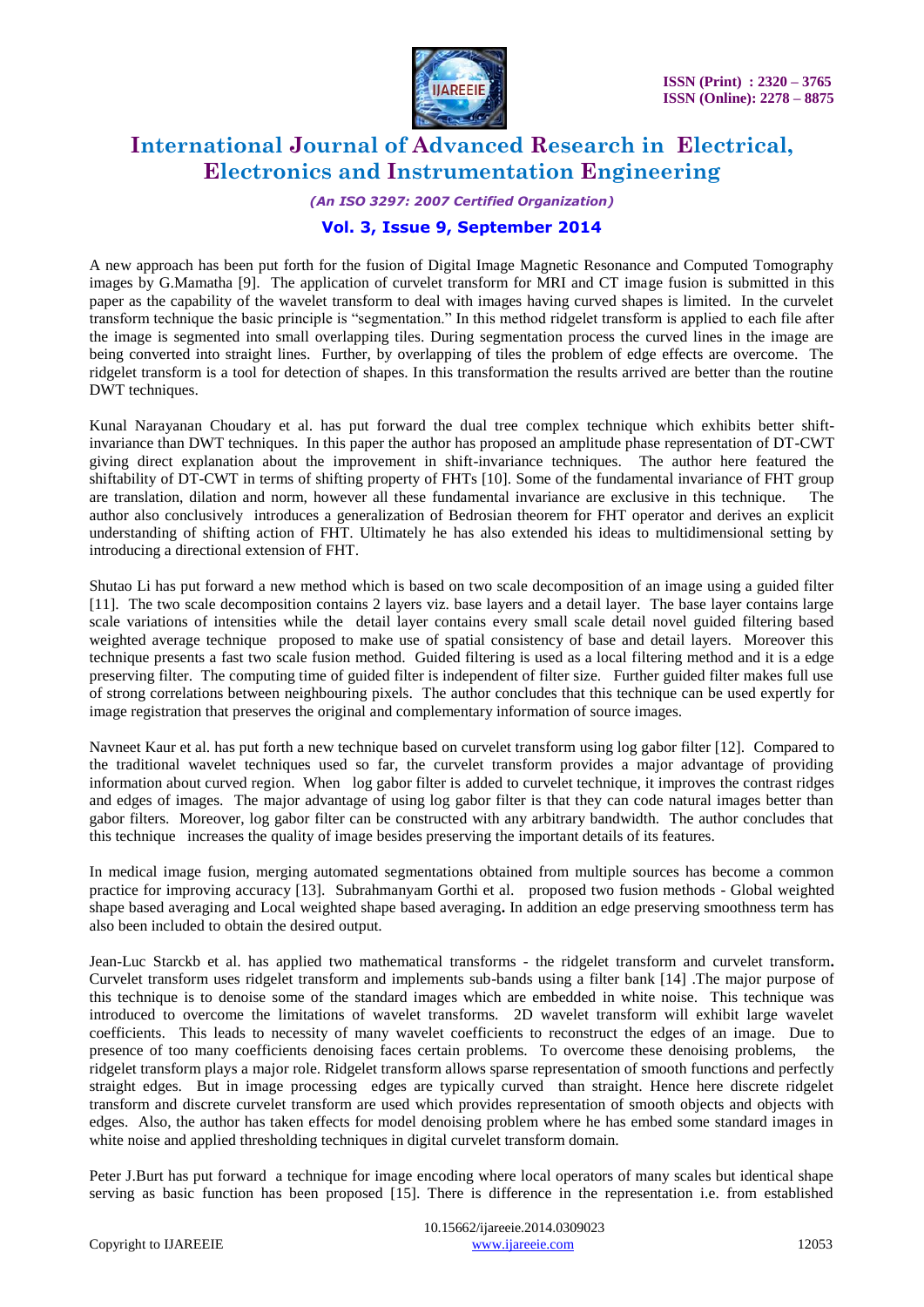

#### *(An ISO 3297: 2007 Certified Organization)*

### **Vol. 3, Issue 9, September 2014**

techniques the code elements are localized in spatial frequencies as well as in space. By subtracting a low pass filtered copy of the image from the image itself, pixel to pixel correlation is removed first. Since the difference or error, image has low variation and entropy and the low pass filtered image may represent at reduced sample density. By quantifying the difference, further image data compression is achieved. Subsequently these steps are repeated to compress the low pass image. A pyramid data structure is generated by iteration of the process at approximately expanded scales. Sampling the image with laplacian operators of many scales is equivalent to the encoding process.

The code, thus, tends to improve the features of salient images. Moreover the present code is advantageous as it is well suited for many image analysis tasks as well as for image expression. For coding and decoding fast algorithms are used. This new technique is for removing image correlation which combines the features of predictive and transform methods. Though the techniques are non causal , the computations are relatively simple and local. The purpose to construct the reduced image  $g_1$  is that it may serve as a prediction for pixel values in the original image  $g_0$ . In order to get a compressed representation, the error image which remains when an expanded  $g_1$  is subtracted from  $g_0$  is encoded. This image forms the bottom level of the Laplacian pyramid. By encoding  $g_1$  in the same way, next level is generated.

F.E.Ali, I.M. EI-Dokany, A.A.Saad and F.E.Abd EI-Samie [16] put forward the application of curvelet transform in medical image fusion. During the fusion of medical images multiple medical images such as computed tomography and magnetic resonance images are fused into a new image for the purpose of improving the information content for diagnosis. In recent past, some attempts have been made for the fusion of MR and CT images using wavelet transform. As medical images have curved structure and also several objects, it can be hoped that the curvelet transform would be better in fusion. The curvelet transform is based on the segmentation of the whole image into small overlapping tiles and thereon each tile is subjected to ridgelet transform. The idea of segmentation is to approximate curved lines by straight lines. Overlapping of tiles targets at avoiding edge effects. The ridgelet transform is a 1D wavelet transform applied in the radon domain of each and every tile. Mostly curvelet transform was proposed for image de noising. The simulation results had established that curvelet transform is good for image fusion**.** 

The subject of wavelet image fusion, proposed for medical image pseudo coloring as wavelet efficiently separates an image into different sub spaces that preserves the feature of original images after pseudo colouring, is dealt with in this paper [17]. The processing speed of pseudo colouring algorithm has been improved in this proposed method. The system is robust in processing noisy images. Noise corruption is prevalent in medical image as it is generally obtained in a noisy environment. During most of the times even trained eyes find it difficult to make correct diagnosis of needy tissues. By adopting this technique the medical professionalists are able to separate appropriate tissues.

In this method using wavelets a new orthogonal space is constructed and the image is at first projected to the space. After wavelet decomposition the coarse image is colored as per the details of image features provided by the classifier. The final pseudo colored image is formed by fusing together the colored wavelet coarse images. This wavelet fusion technique is advantageous for real time implementation. Further by using this method a stable / undeviating result is provided for a broad spectrum of patients.

In this paper [18] a proposal for a fast and efficient coder to transform the image quality of the fractal compression is submitted. The fast fractal encoding by using partitioned iteration functions (PIFS) has been applied to the warse scale (low pass sub band) of curvelet transformed image and a modified set partitioning in hierarchical trees (SPIHT) coding. The details of images and curvelet progressive transmission characteristics are maintained, thereby the common encoding fidelity problem in fractal curvelet hybrid coders is solved. By adopting the proposed scheme 90% time in encoding and decoding can be achieved. A fractal curvelet image coder is presented and it applies to the speed of curvelet transform to the image quality of the fractal compression. The application used in the proposed hybrid cover is fast fractal encoding (QPIFS) using fisher's acceleration in the approximation sub band. For curvelet transformed image, the detailed sub band using modified SPIHT coding is applied.

The theme of fusion for images using multi resolution wavelet transform from various sources, with pre processing of image fusion is proposed in this paper [19]. When two images are taken in different angles of scene, they cause distortion. Even though most of the objects are identical, their shapes change a little. In order to fix the problem of distortion, it should be ascertained that before fusing of images each pixel at correlated images has been properly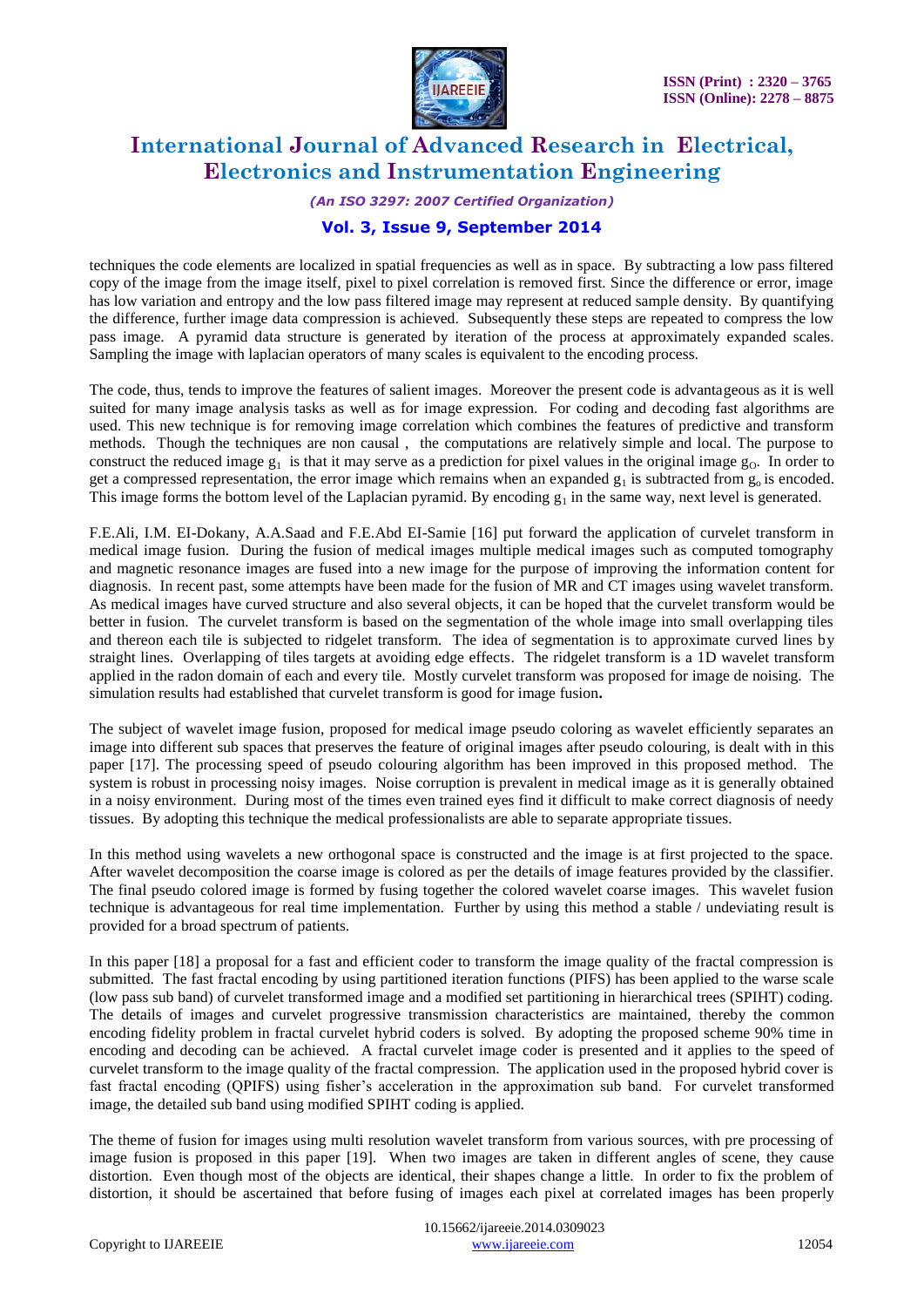

*(An ISO 3297: 2007 Certified Organization)*

### **Vol. 3, Issue 9, September 2014**

connected. This can be done by image registration. By using software, several control points of the two images having same scene could be connected. Each image should be adjusted to fuse to the same dimension and this could be achieved by re-sampling after registration. Each image will be of same size after re-sampling. The approach adopted is pixel by pixel. While averaging method is used for fusing low frequency components, maximum rule method is adopted for fusing high frequency components.

The subject of fusion of medical captured images using different modalities combines complementary information of various modalities adopting an efficient method is dealt with in this paper [20]. In the dual tree complex contourlet transform the restriction of dual tree complex wavelet is rectified by integrating directional filter banks. The images produced by the dual tree complex contourlet transform are with improved contours and textures duly retaining the property of shift invariance. A modern technology has been proposed for fusion rules based on principle component analysis and it depends on frequency component of DFCTT co efficient.

While PCA method is followed for low frequency components, the prominent features of local energy model are taken up for high frequency components. The inverse dual tree complex contourlet transform is applied for obtaining the final fused image. During this process an image is decomposed into two levels by using bi orthogonal daubechies (9-7). At each and every level , every sub band is supplied to the DFB stage with as many as eight directions at the finest level. The comparison of visual and statistical information proves that the results obtained contain more detailed information and at the same time with small information distortion.

In this paper [Po-Whei Huang](http://ieeexplore.ieee.org/search/searchresult.jsp?searchWithin=p_Authors:.QT.Po-Whei%20Huang.QT.&newsearch=true) et al. present PET and MR brain image fusion method based on wavelet transform [21]. This gives good fusion result by adjusting the anatomical structure information in the gray matter (GM) area, and patching the spectral information in the white matter area after it is decomposed by wavelet and gray level fusion. Though many methods have been proposed for fusing PET and MR images in the past few years, the HIS substitution method can obtain fused images with good anatomical structural information. But it has a side effect of color distortion. Several multi resolution based methods have been proposed to generate fused images with less color distortion as they have the problem of missing detailed structural information. A new method known as HIS+RIM has been proposed recently that has the best performance so far in fusing PET and MR images. In order to overcome the problems of the existing methods and to provide better results than IHS+ RIM method, the above method is proposed. To carry more structural information high-activity region is decomposed by 4-level wavelet transform. To carry more spectral information and to get better colour preservation, low- activity region is decomposed by 3-level wavelet transform. For testing and for comparison the normal axis, normal coronal and Alzheimer"s disease brain image is used. Experimental results have demonstrated that the fused results for normal axis, normal coronal and Alzheimer"s disease brain images have less colour distortion with rich anatomical structural information than HIS+RIM method visually and quantitatively.

In the medical imaging studies collection of multiple-task brain imaging data from the same subject has now become very common practice [22]. In this paper, Jing Sui , Tulay Adali ,Godfrey Pearlson, Honghui Yang, Scott R. Sponheim ,Tonya White, Vince D. Calhoun put forward a simple yet effective model, "CCA+ICA", as a powerful tool for multitask data fusion. This joint blind source separation (BSS) model takes advantage of two multivariate methods and they are canonical correlation analysis and independent component analysis. The purpose is to achieve both high estimation accuracy and to provide the correct connection between two datasets in which sources can have either common or distinct between-dataset correlation. In this paper the focus is on multi-task brain imaging data fusion which is a second-level analysis based on "features". In this case, a "feature" is a distilled dataset representing the task related activations and tends to be more tractable than working with the original 4D data due to the reduced dimension. Most of the existing methods maximize  $(1)$  inter subject / direction co variation or  $(2)$  statistical independence among the components, or both to connect two datasets. However, such a requirement may not be met with in practice, thus the two assumptions cannot be satisfied simultaneously or without the use of any prior information and thereby consequently, resulting in a tradeoff solution. To overcome this problem a new joint blind source separation (BSS) model whose assumptions are less stringent and takes maximum advantage of data has been proposed. The performance of CCA+ICA on jointly analyzing these two features is compared with joint-ICA and mCCA. As anticipated, the three methods successfully extract different views of the data with CCA+ICA appearing to highlight both task-common and task-distinct aberrant brain regions in schizophrenia.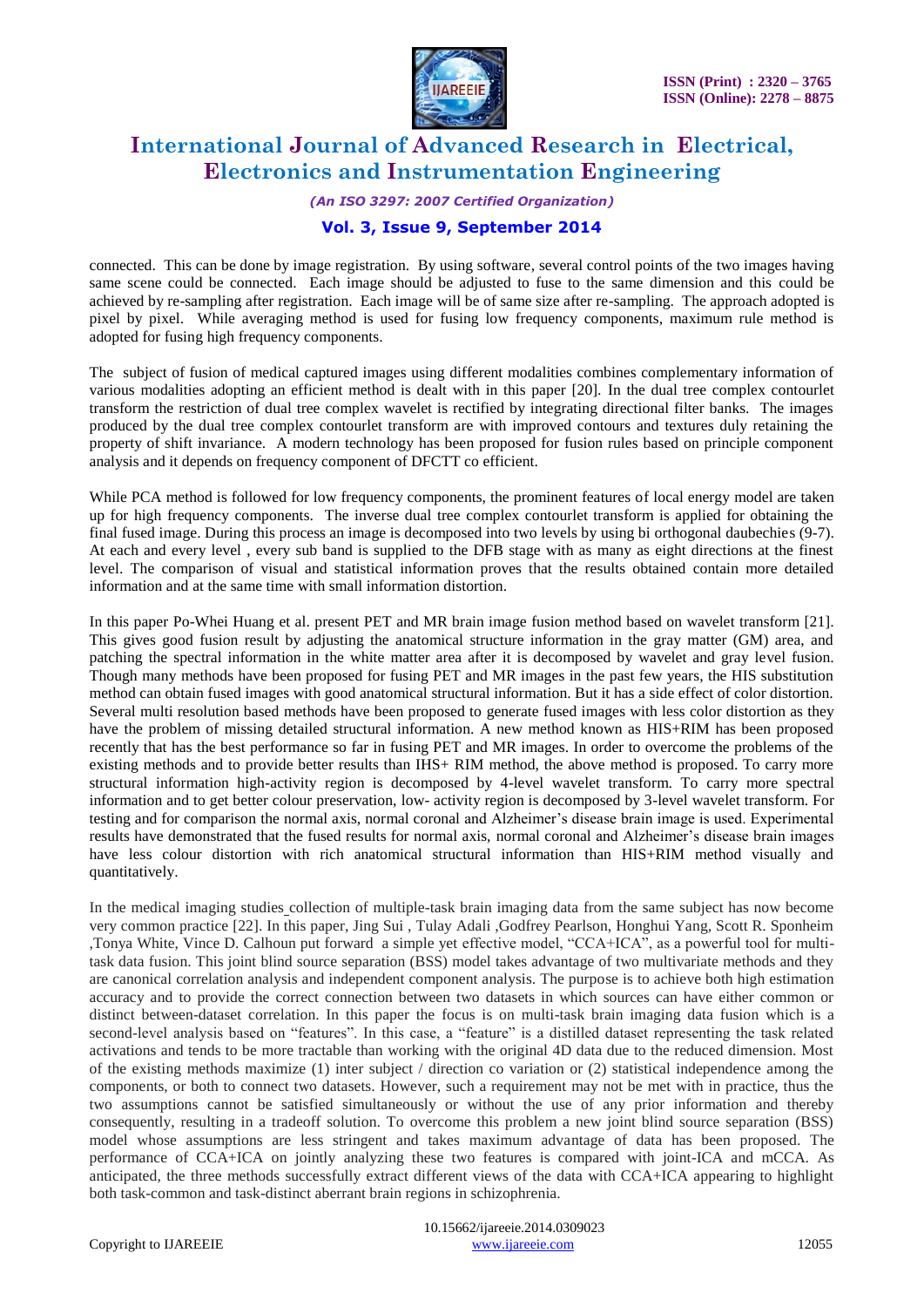

#### *(An ISO 3297: 2007 Certified Organization)*

### **Vol. 3, Issue 9, September 2014**

In United States Prostate cancer is one of the leading causes of cancer death in men [23]. Minsong Cao, Song-Chu Ko, Eric D. Slessinger, Colleen M. Des Rosiers, Peter A. Johnstone, Indra J. Das et el. put forward the present treatment options, prostate permanent seed implant brachytherapy has become an increasingly popular monotherapy. This is because it has the ability to spare neighboring organs, while delivering adequate high doses to the prostate. Suboptimal dosage evaluated from post implant dosimetry of prostate brachytherapy creates conundrum and it needs resolution. This pilot study had been undertaken to explore the possibility of summing and visualizing radiation dosage from multimodality treatment. CT scans were performed on the whole pelvis of patients using standard protocol for prostate planning and the acquired CT data sets were reconstructed using different sizes of field view. The images with limited FOV focusing on prostate were imported into Variseed (Varian Medical Systems, Inc., Palo Alto, CA) for postimplant evaluation, while images with full FOV imported to Eclipse (Varian Medical Systems, Inc., Palo Alto, CA) treatment planning system (TPS) for future managements. The brachytherapy dose matrix is registered with the patient images with full FOVin Eclipse TPS. The targets for dose boost were defined based on the isodose curves generated from brachytherapy. In order to deliver dose for selected underdose regions an external photon beam plan was successfully generated. Accurate external beam radiation treatment planning could be accomplished using the planning protocols for these inadequate brachytherapy dose. The proposed method can be used to safely deliver additional external radiation dose using intensity-modulated radiation therapy technique after using the suboptimal brachytherapy procedure. In this paper, we have explored the feasibility of summation of dose by using commonly used Variseed and Eclipse TPS, an integration procedure for manipulating the external photon beam dose to suboptimal dose coverage volumes from seed implantation brachytherapy has been proposed. This procedure can be easily incorporated with CT-based postimplant dosimetric evaluation study using existing technologies. By reconstructing two image data sets from a single postimplant CT scan, automatic registration of images, contours, and dose matrixes between post implant brachytherapy plan and external photon beam salvage plan is allowed without increasing imaging dose to the patients.

In this paper, a novel framework for medical image fusion based on framelet transform has been proposed by considering the characteristics of human visual system (HVS) [24]. The main idea behind the proposed framework is to decompose all source images by the framelet transform. Many effective techniques for image fusion have been proposed so far in the literature especially for medical images. The simplest ways are pixel-by-pixel gray level average or selection of the source images that lead to undesirable side effects such as reduced contrast. Statistical and numerical methods involve huge computation using floating-point arithmetic, and these methods are time and memory consuming. PCA/ICA frequently produces undesirable side effects like block artifacts, reduced contrast etc. which often result in the wrong diagnosis. In this paper an attempt has been made to rectify the drawbacks of multiresolution transform in medical image fusion. For this purpose, framelet transform has been used in the proposed framework. The framelet transform has FIR perfect reconstruction filter banks which produce reconstructed signals with almost no or minimal error. Framelet transform allows a near shift invariance behavior and lesser rectangular artifacts due to the dense time-scale plane when compared with the case of non-oversampled filter banks used in the wavelet related transform. The efficiency of the proposed framework is highlighted by various experiments on different medical images. Used HVS models and main properties of framelet transform such as symmetry, simple sampling and large vanishing moments are the reasons behind the better performance of Framelet transform. By this process smoother scaling and more informative detail coefficients are produced when compared to other multiresolution methods. Further, two clinical examples of the persons affected with Alzheimer and tumor have also been done for more elaborated performance comparison analysis.

#### **III. PERFORMANCE MEASURES OF IMAGE FUSION**

The main requirement of image fusion is that it must preserve all useful and valid information from the source images without introducing any artifacts. To measure the quality of images that is for objective evaluation of image fusion different performance measures like entropy, correlation coefficient, peak signal to noise ratio, root mean square error, standard deviation, structure similarity index, high pass correlation, edge detection, average gradient etc., has been used. Entropy gives a measure of information quantity, correlation coefficient is used to find the similarities between registered and the fused image, average gradient reflects the clarity of the fused image, root mean square error is cumulative error between the fused and the original image whereas peak signal to noise ratio is a measure of image error and so on.